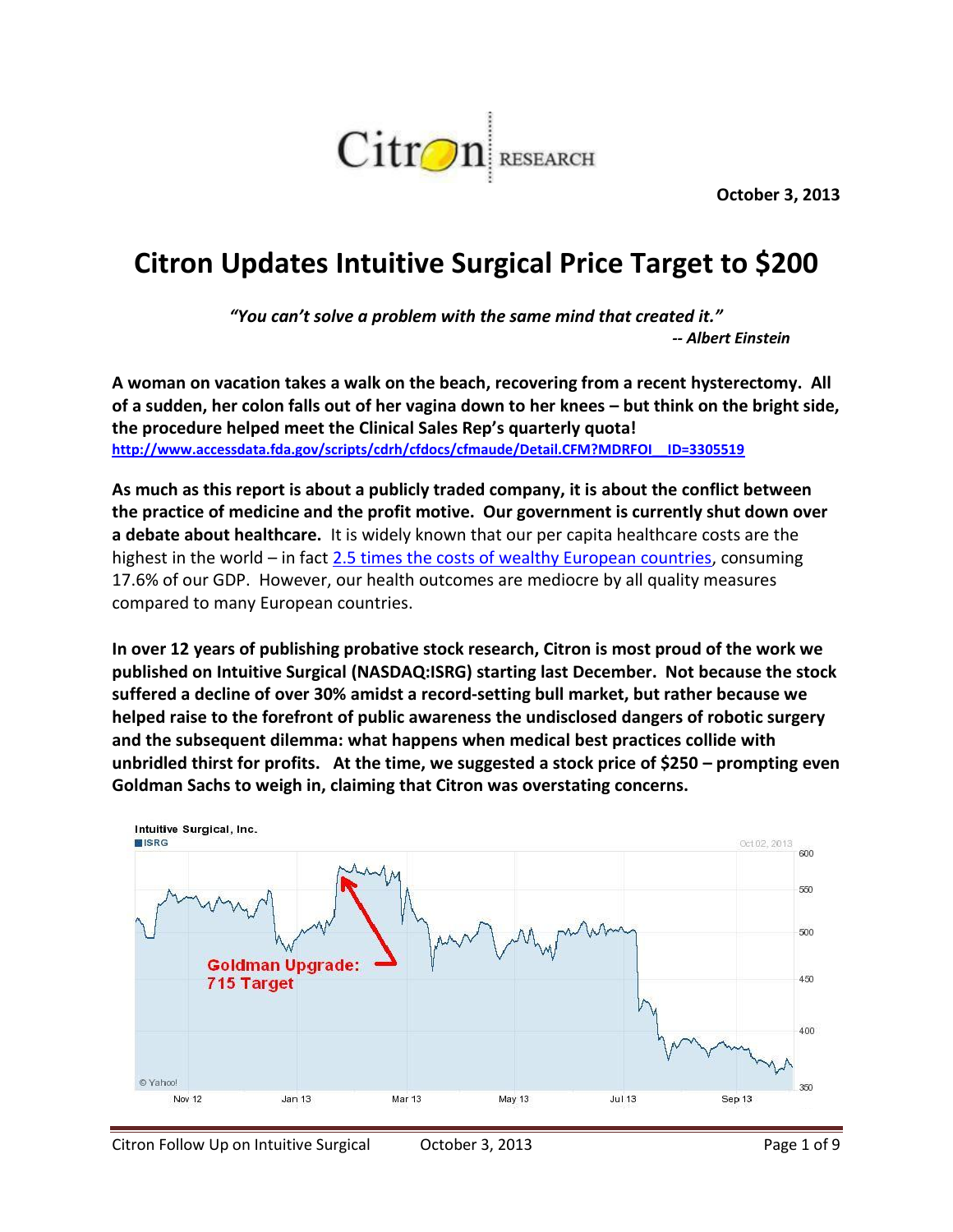Since then, the issues at Intuitive have only intensified, but the company shows no signs of acknowledging them yet. To preserve their long-term future, they unavoidably must confront making the difficult strategic decisions to serve the medical community in alignment with the best practices of medicine, rather than manipulate it for short-term profits. **Citron now believes that a generous valuation of Intuitive would be at 12 – 14x 2014 earnings, or around \$200 per share. And this is being overly generous to a company we can genuinely argue is not investable til it gets its house in order.**

In the ensuing nine months since the initial Citron reports, the company has received FDA warning letters, criticism from numerous medical associations, and confessed a large earnings miss. With analysts clamoring for the company to "Do something about the negative press"… as though that is the illness, rather than just a symptom, it's understandable that investors are left to wonder: "Is the bad news behind us?"... With this piece, Citron affirmatively shows why the answer is a definite NO!

**Citron did not plan on revisiting this story but what we found will shock you.**

# **Massive Increase in MAUDE Reports Submitted in 2013**

In its groundbreaking report January 17, 2013, Citron took the unprecedented step of publishing the FDA's entire MAUDE database for Intuitive Surgical, spanning 12 years of adverse event reporting on the da Vinci. **This represents the only public source of information on adverse events for da Vinci on patients in the U.S**. Even [CNBC tipped its hat to Citron](http://www.cnbc.com/id/100564517) in its March 19 coverage of the name. Citron's Maude database download is now being used by robotic surgery committees in hospitals nationwide as a crosscheck for concerns about the device.

But something scary happened this year:

In the first 8 months of 2013, **2332** Adverse Event records were posted – compare to **4603** records posted in the entire 12 year period since the first Adverse Event tracking for da Vinci appeared in MAUDE in 2000.

|                     | Number of Adverse      | Link to Excel format       |
|---------------------|------------------------|----------------------------|
|                     | <b>Events Reported</b> | of MAUDE database          |
| Jan $2013 -$ August | 2332                   | <b>Click to Download</b>   |
| 2013                |                        |                            |
| $FY$ 2000 $-$ 2012  | 4603                   | <b>TClick to Download1</b> |

So in this piece, Citron publishes an update of the Maude database for 2013. There are some noteworthy observations here: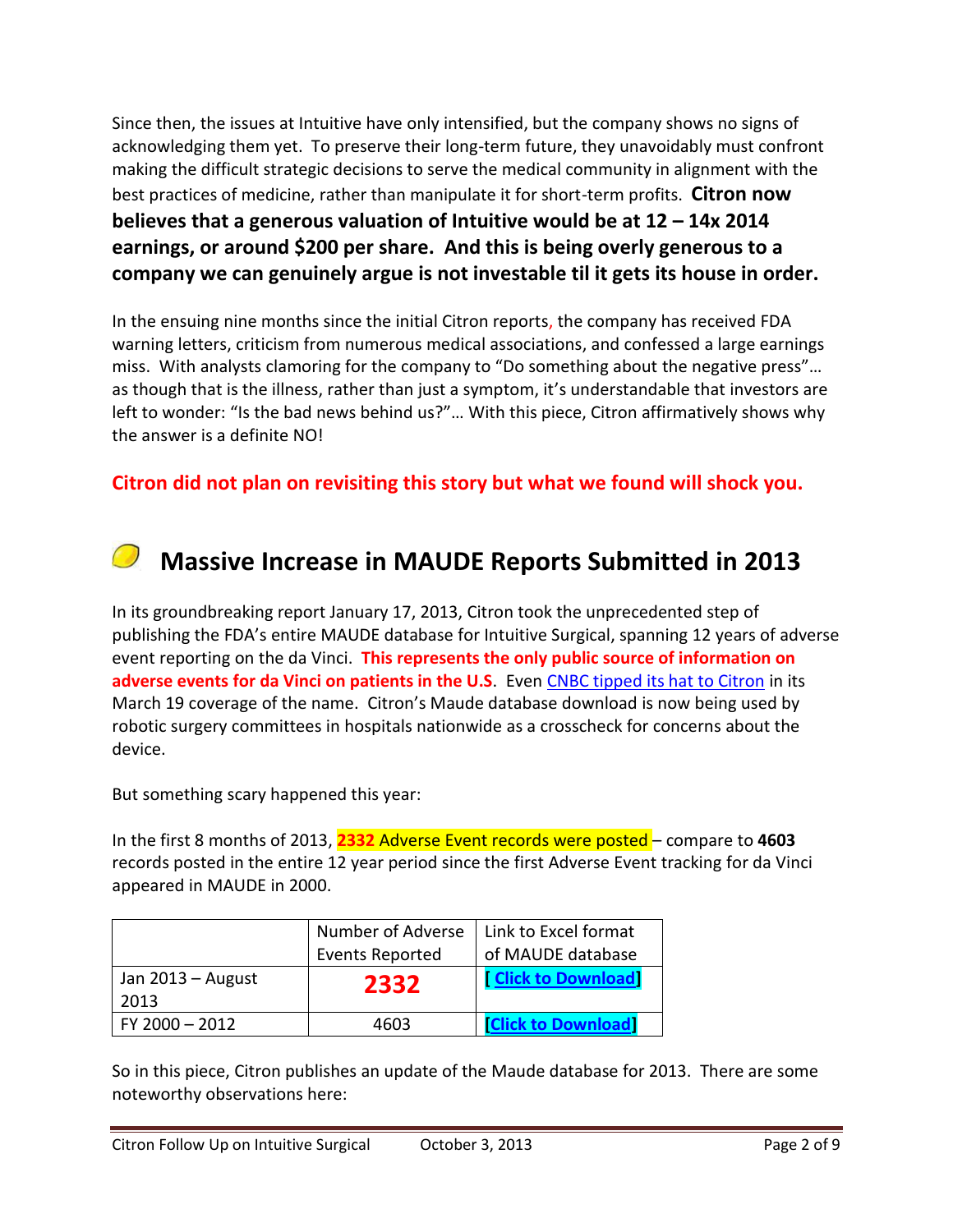We observe a huge increase in the number of MAUDE reports as 2013 begins – 2,008 filings – a rate of over 400 a month, during the first five months of 2013 alone. This rate is more than **five times** higher than any prior period since the da Vinci was introduced. Then notice a precipitous falloff to just 50 reports in July – with no explanation.



Meanwhile, surprisingly, the number of "Injury" or "Death" type events skyrockets in August to – more than triple the rate of any prior month. This suggests drastic policy and procedure changes at Intuitive. While its motives remain unclear, the inconsistency raises obvious doubts.

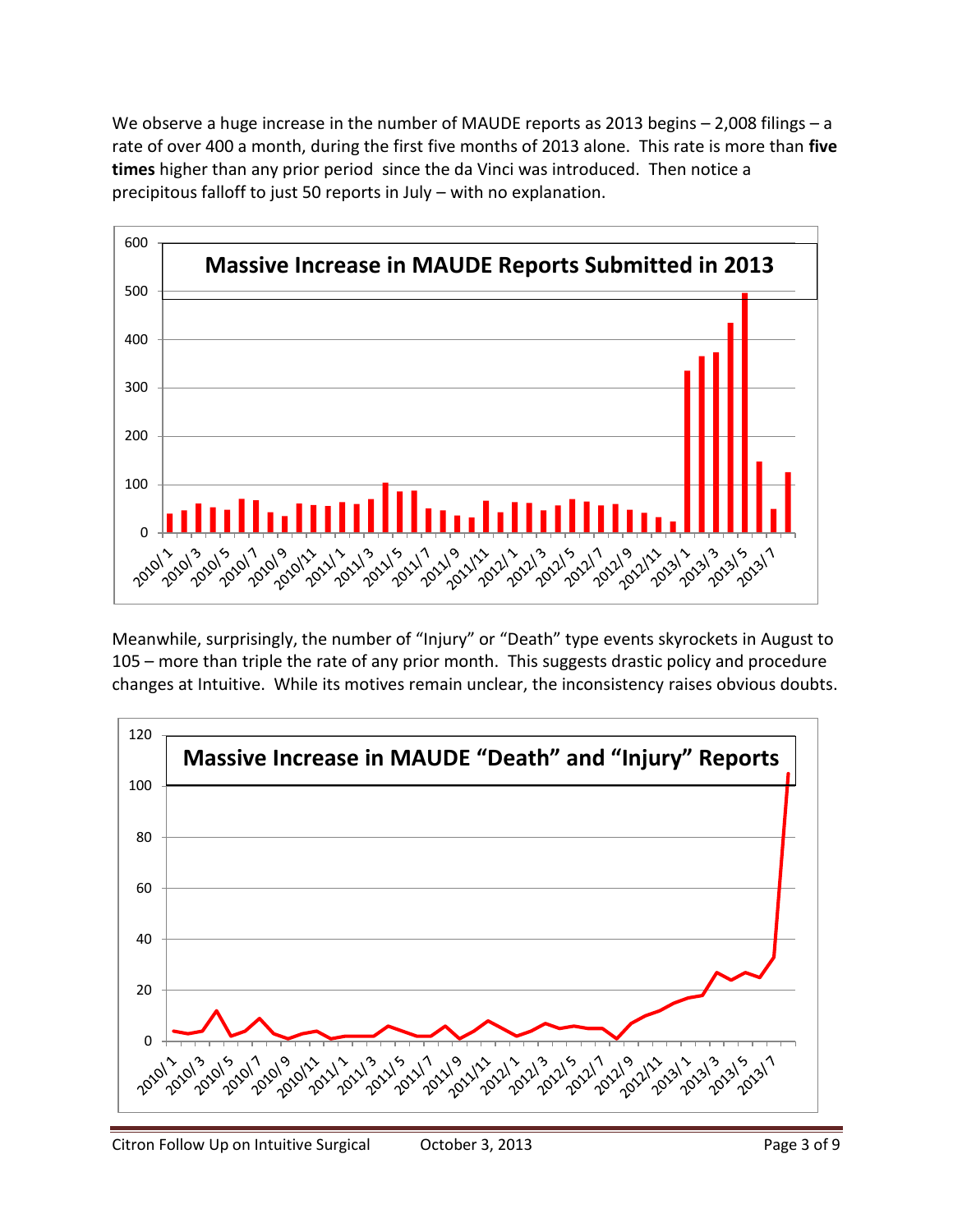**August's 105 injury and death reports** are apparently due to a mass posting of 73 "Injury" or "Death" events which are annotated "As part of a legal mediation effort…" in the company's inserted notes. Altogether there are 40 such "legal complaint" reports, all "Injury" or "Death" event types, filed in the last four months, **all of which show a time lag between event date and date reported of one to four years or more**.

Why has the FDA not opened a formal investigation into this? This is real and dangerous.

A reasonable investor would anticipate that reams of litigation disclosure will be made public in the company's 10-Q filing due this month. There are so many disturbing questions opened up by this dataset that Citron's commentary only scratches the surface.

"We think that based on the sample, the 245 reported cases represent a small fraction of the true events out there,… The number of reported cases seems very low, given the discussion of these events in the surgical community.

> *-- Dr. Martin Makary associate professor of surgery Johns Hopkins University School of Medicine Baltimore, Maryland* <http://www.medscape.com/viewarticle/810490>

This Excel format allows analysts, decision makers and individual investors alike to inspect this data, pose their own questions and seek their own answers.

Here are a few pointers for viewing the MAUDE data in Excel format:

- Filters can be set on each column for any data value or expression (for example, event types of "Death", "Injury" or "Malfunction".
- Keywords can be searched across all records, or set as filters in any column.
- The red highlighted columns are the textual narratives, which contain the most depth of detail. They can be read most conveniently by dragging the lower edge of the cell contents window vertically so several lines of text are visible, or by formatting free text columns E and F with word wrap turned on, and widening those columns.
- The data can also be imported into your database of choice.
- Column J, the MDR Report Key, is a hyperlink to the entire report record online at the FDA site.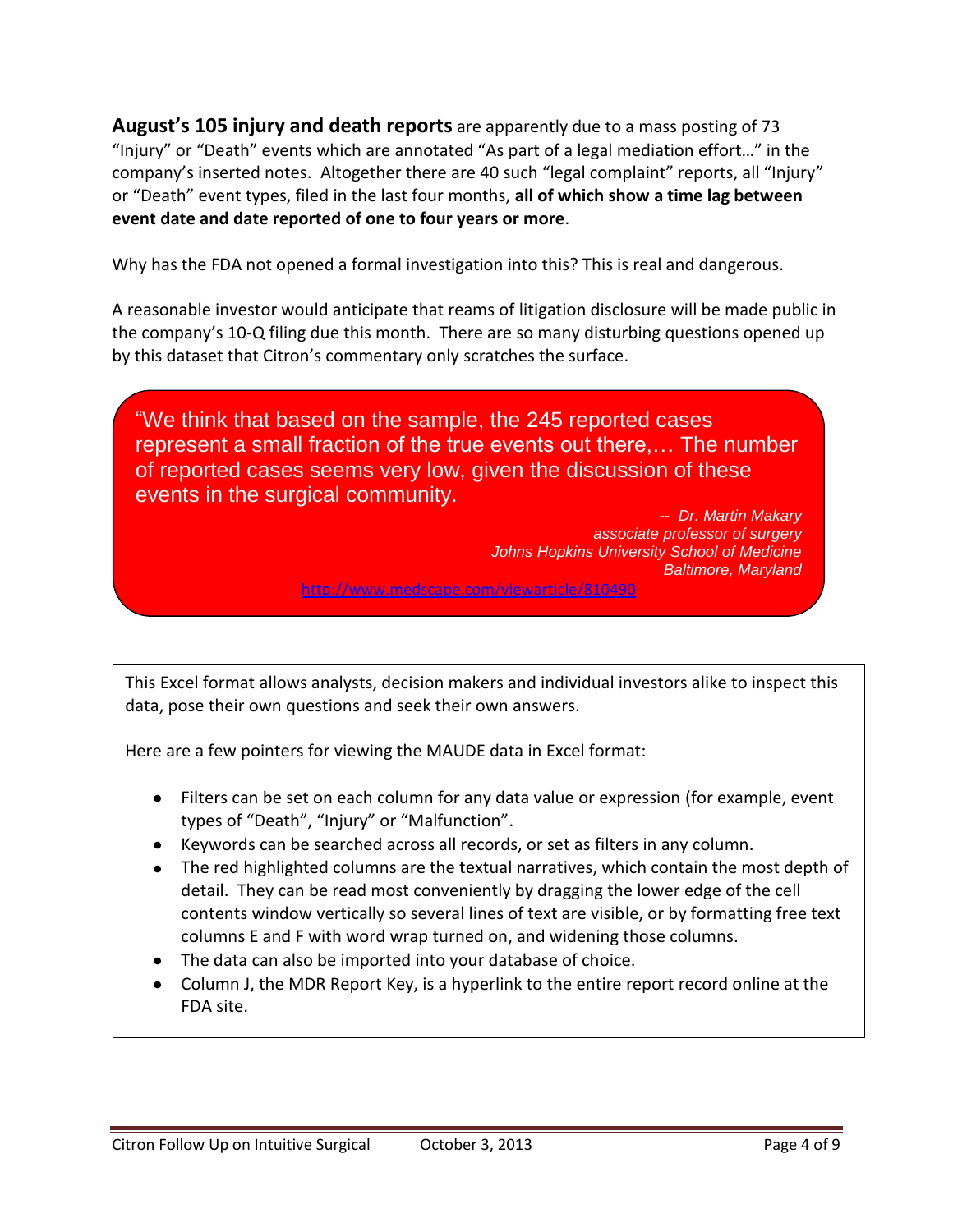#### **Here are just a few of the questions that stand out to us:**

- How can so many bowel punctures and burns be occurring in highly routine surgeries such as hysterectomy and prostatectomy?
- Why does the company **insist** on appending every injury and death record with one of its 'don't blame us' annotations, such as "no machine failure", "no system errors", "system functioned within specification" or "no anomalies detected during the surgery", etc. ?
- Is death a reasonable risk factor from a routine cholecystectomy (gall bladder removal), one of the simplest and most routine surgical procedures?
- Why are patients with serious septic aftereffects of da Vinci surgery discharged from the hospital, only to be readmitted to the emergency room in life threatening conditions?

**Before the analysts jump to their feet with their blindfolds on and your wallets open, they should ask themselves: did any of these events ever happen to one of their loved ones? It is the opinion of Citron that the only reason there is not a national outcry is because the da Vinci robot has yet to kill or injure "the right person" – like the next of kin of a congress member or a celebrity.** 

### **Questions Investors Should Demand Answers to:**

What is the actual change in the legal liability landscape due to all these new suits being filed? What will be the impacts on Intuitive's client hospitals – their purchasing choices and their professional practice oversight?

Why are so many of these reports backdated – disclosing just now the adverse events from surgeries conducted years ago? How far back in time does the liability extend? How many such cases are being spawned right now, on a track where the investing public won't find out about them for years to come? How many reports are applicable to current surgeries? Is the frequency of reporting Adverse Events increasing? Why?

**There are between 55 and 60 cases of punctured, burned or lacerated bowel injuries logged during 2013 alone**. Some of these were caught and repaired by the surgeon during the procedure, but in many other cases, the patient was sent home, returning to the hospital later with serious or life threatening abdominal infections. Considering that the majority of these cases are relatively simple hysterectomies or prostatectomies, these cases are extremely disturbing. There should be no such risk with these types of surgeries.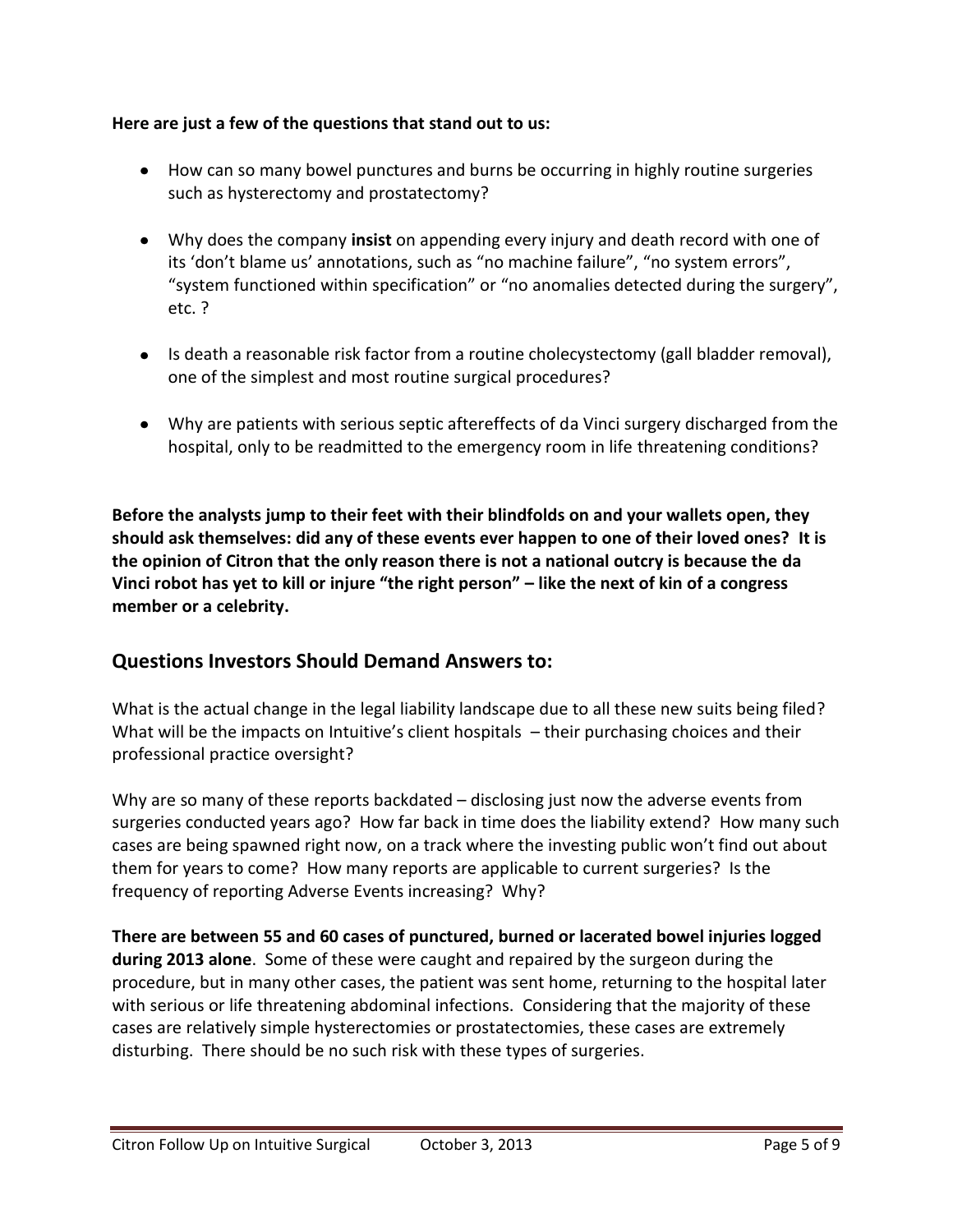(Because the MAUDE reporting system is voluntary, it cannot ever be used as a quantitative measure of outcomes. See the FDA site for its cautionary comments about use of the MAUDE data.)

#### **The truth is now coming out – one local paper at a time.**

The commercial success of da Vinci can be attributed to patients demanding robotic surgery – having been the targets of intensive direct marketing and PR. Over the past ten years local newspapers have touted the local hospital who just purchased their robotic surgery machine. But now the tides have begun to turn. Here is a recent article that is reflective of many around the country which now discuss the dangers that have been expressed by Citron et al…

Vanderbilt's Dr. Joseph Smith reported that it took him **150** surgeries before he got results as good as when he performed open prostatectomies. He said it took him **250** surgeries before he was comfortable and confident using the machine.

<http://www.ocregister.com/articles/robot-527186-ahlering-company.html>

## **The Bottom Line**

- Intuitive's entire business is driven by just two benchmarks: the number of new surgical suites sold, and the number of procedures performed using installed da Vinci's.
- Last quarter clearly demonstrated new surgical suite sales far below guidance.
- The company procedure counts are vulnerable to declining use for prostatectomy and hysterectomy. Management claims they are going to shore up the losses in these mainline procedures with ... gall bladder surgeries ([cholectystectomy\)](http://en.wikipedia.org/wiki/Cholecystectomy), while touting a new da Vinci model that runs all the robot arms through a single incision port. But gall bladder removal surgery is an easy, hour-or-less procedure performed by a surgeon skilled in handheld laparoscopic technique … So does using da Vinci genuinely add value, or is it just a way of amortizing the costs of underutilized and oversupplied da Vinci's, while shoring up the company's income statements?
- Note the repeating pattern: the company touts medical breakthroughs that will purportedly drive its growth, but its business strategy is to target high-volume routine surgeries for which its technology represents a solution looking for a problem. Again, there's no established medical benefit here, other than fewer and smaller incisions. For a few single women, smaller abdominal scar marks is a plus. But gall bladder surgery is extremely common, and widely recognized as one of the simplest surgeries to perform…so it should be done by robot, because …. ?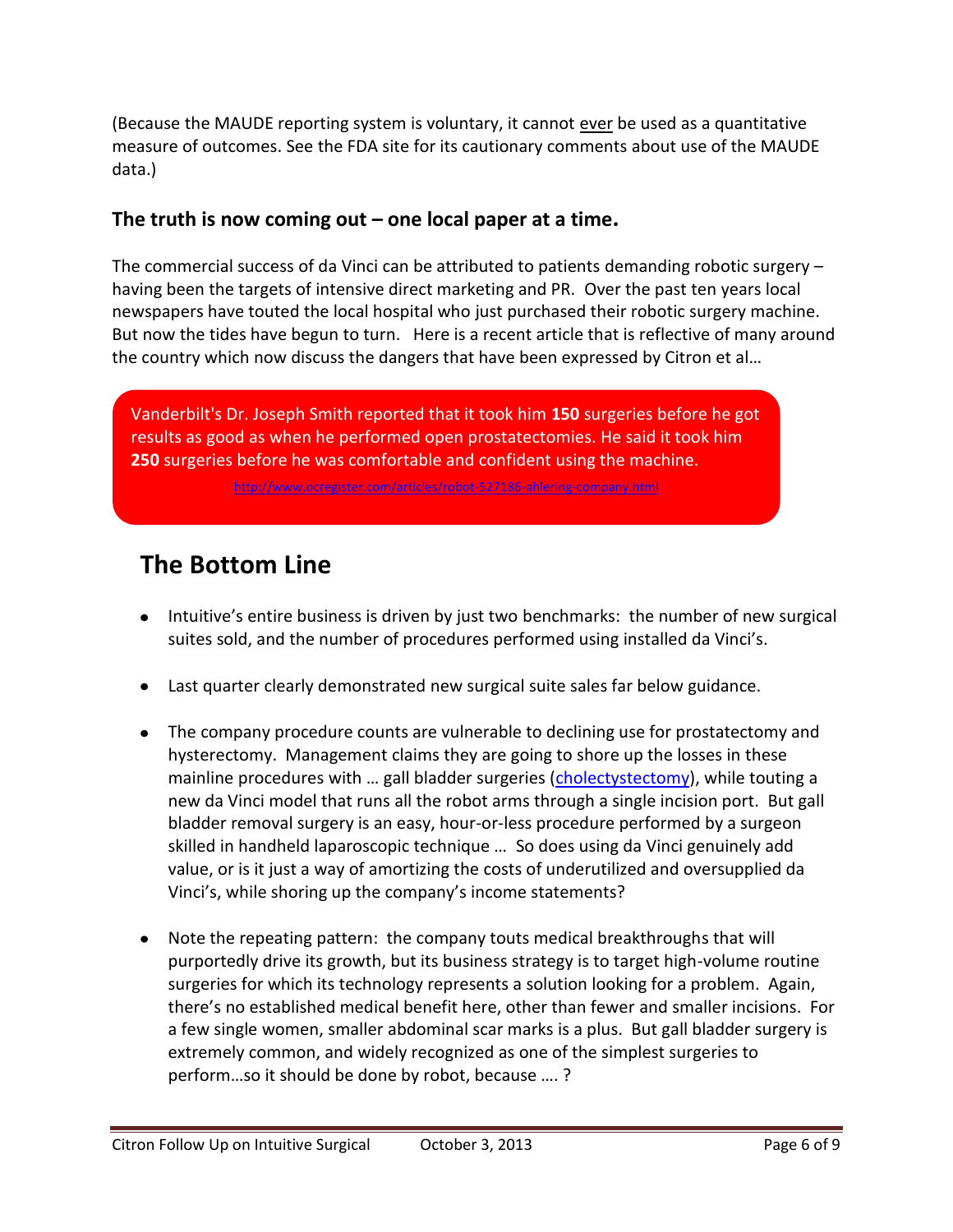- Analysts at industry conferences clamor to ask the company: "When will the bad news stop?" … completely missing the point – that the real battleground is not fighting for headlines, but rather determined by the actual clinical outcomes. That drives the business model of the company, and ultimately the financials. Can Intuitive really maintain double-digit growth through the decade, as forecast by nearly every analyst?
- The amazing thing about the analyst coverage of Intuitive is that it seems utterly inconceivable to **anyone on Wall Street** that this company could **stop growing entirely** for the foreseeable future. A few analysts have shaved a few points off the growth trajectory. But Citron asks a deeper question: **are the best days of Intuitive Surgical behind it, or ahead of it?**

Citron suggests that the market for da Vinci devices and procedures is already at or near saturation, and the safety concerns and negative news flow need only take the top off already weakening utilization rates, to stifle the demand for new units.

## **What about this quarter?**

A recent survey by SunTrust of Intuitive's sales pipeline was spun as positive, but in Citron's opinion it is **could hardly be worse.** Intuitive's penetration among addressable U.S. hospitals (over 100 beds) already exceeds 54%, so the number of cancellations plus long delays in its pipeline outpacing "planning-to-buys" has to be of tremendous concern.

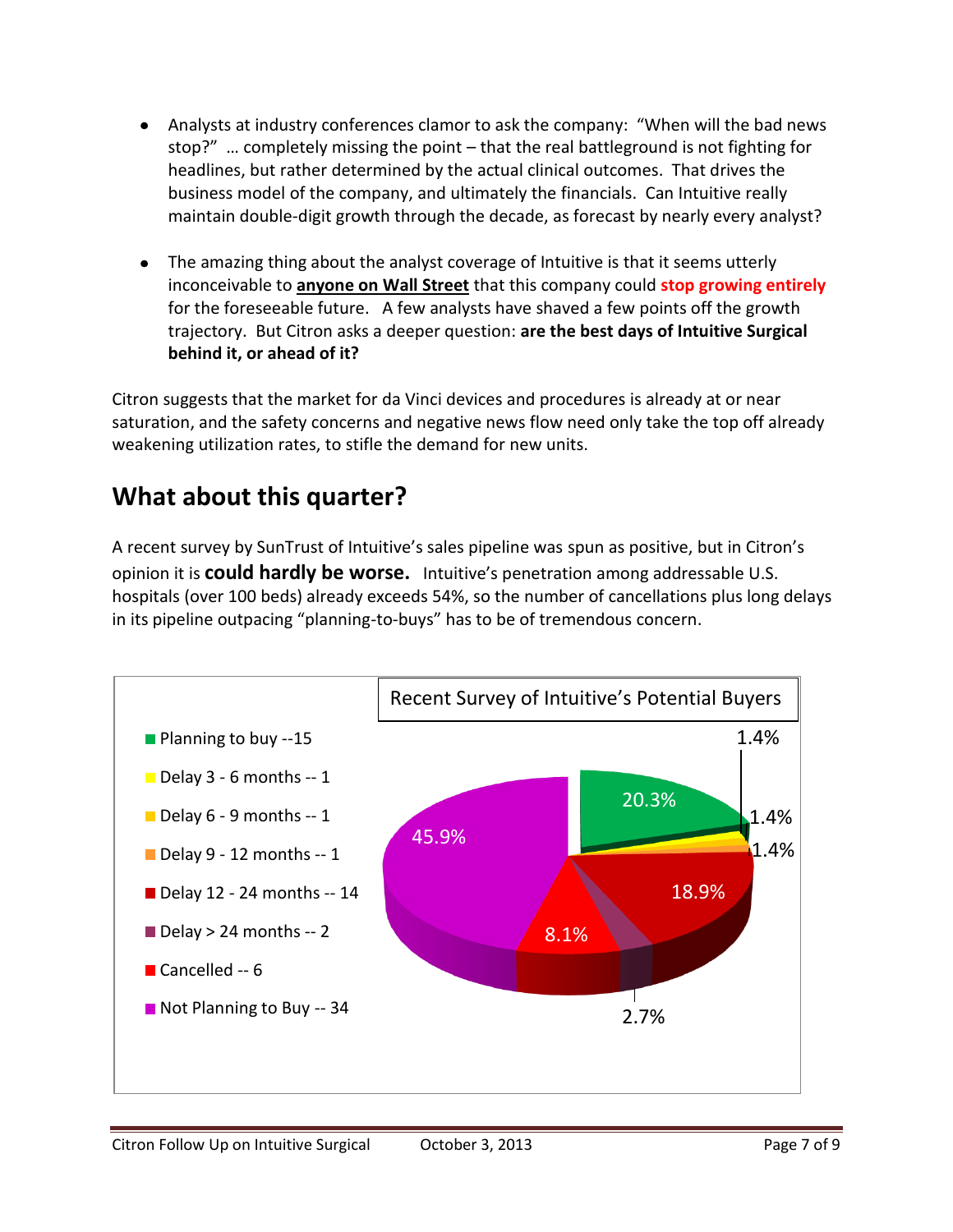It is Citron's opinion that a delay of greater than 12 months qualifies as a virtual **cancellation**. The survey has 4 separate choices for 0-3, 3-6, 6-9, and 9-12 month delays, all of which were bypassed by 16 out of 19 respondents.

So either this quarter clearly demonstrates declining revenue growth at Intuitive, or the company has found a creative way to make its numbers at the expense of patients globally.

## **Further Research**

In the near future Citron will put out further research clearly demonstrating the absence of an acceptable **return on investment** for hospitals considering ponying up for more da Vinci units. We did not want to comingle that research with this current body of work because of the importance of this message. We believe that the many robotic surgery committees at hospitals worldwide are already performing this analysis -- and we will confirm their conclusions.

# **Conclusion**

Again, Citron is **not** saying that, for some patient conditions, the da Vinci is **not** an effective tool in the hands of a skilled surgeon **highly** experienced in its use. But the choice to use it in a given surgery should be a matter of the doctor's judgment, after impartially weighing **all** options, armed with the best clinical science with regards to standards of care, in light of the specifics of the patient's condition. It should **never** be influenced by a salesperson who has access to patient charts. And it is *past time* to stop one-sided and misleading marketing to patients, without full disclosure of the risks.

Note to Intuitive management: It is about time that Intuitive takes a step back from its aggressive sales and share repurchase practices. Use your money instead to establish proper training centers for surgeons.

Additional reading -- We are sure than many of you have already read:

- The [statement by the American Congress of Obstetricians and Gynecologists](http://www.acog.org/About_ACOG/News_Room/News_Releases/2013/Statement_on_Robotic_Surgery) (ACOG) that robot-assisted Hysterectomy (**Intuitive's #1 highest-volume procedure**) is not clinically superior to handheld laparoscopic surgery for routine hysterectomy … with higher costs and longer operating times, and should not be the standard of care.
- The [statement by the National Cancer Institute of the National Institutes of Health](http://www.cancer.gov/cancertopics/pdq/treatment/prostate/HealthProfessional/page3) that radical prostatectomy, (**Intuitive's #2 highest-volume procedure**) is not the standard of care for the vast majority of prostate cancers. Conservative care (watching, without aggressive treatment) has better overall outcomes than surgery for all but the most aggressive cancer sub-types.